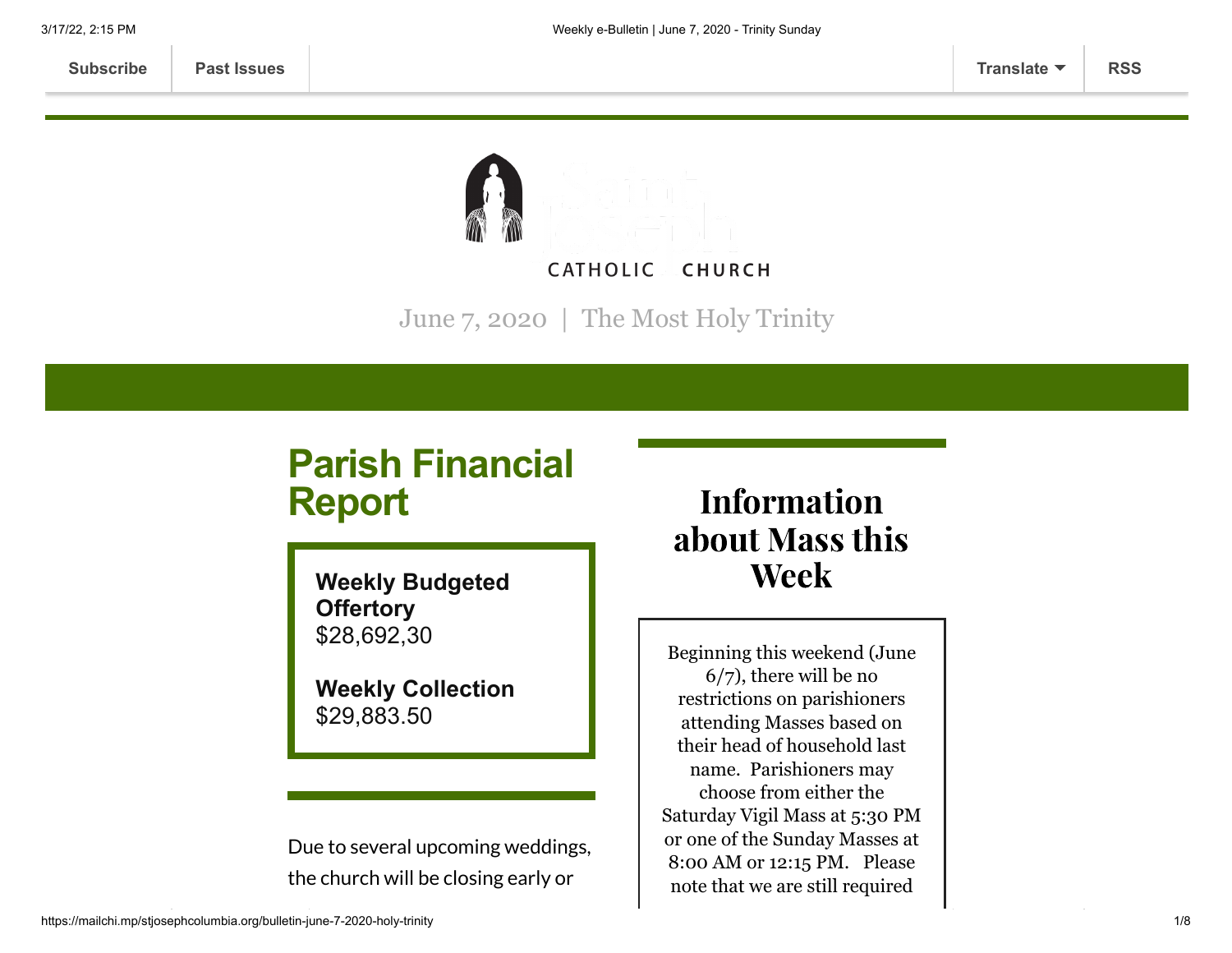| <b>Past Issues</b><br><b>Subscribe</b> | Translate $\blacktriangledown$ | <b>RSS</b> |
|----------------------------------------|--------------------------------|------------|
|----------------------------------------|--------------------------------|------------|

### facilitate appropriate cleaning. Below are the updated church hours: 6/5 - closed at 12 PM 6/12 - closed all day 6/19 - closed at 12 PM 6/26 - closed at 12 PM

will be closed on Fridays to the close

### *Please Pray for the Sick of the Parish*

Edith Asmer, Nancy Barnes, Barbara Beis, Peg Brandon, Margaret Briggs, Arthur Brown, Dorothy Brown, Joanne Childs, Allison Corbett, Mary DeLay, Jameson Finney, Sylvia Flynn, Joseph Fricker, Marjorie Fusci, Laddie Gatling, Richard Georgeson, Viola Georgeson, Robert Greaney, Edward Griswold, Bill Jones, Mary Kahaly, Shields Levatino, Helen McCormac, Hope Mosher, Brenda Nauful, Ellie O'Shea, Stella Peeples, Helen Pellicci, Maria Perez, Charles Rando, Jane

and continue to practice all precautionary measures that are in place to ensure we are protecting one another from the spread of COVID-19. The Church will remain closed for the 10:30 AM livestream Mass on Sundays, for the time being.

[Order of](https://mcusercontent.com/7399f6b35c8ab775fb1714c3d/files/551e064d-d5b9-422d-8fb8-8b8830612b31/OW_Jun_7_2020_Tr_A_Final.pdf) Worship - Trinity Sunday

**Tuesday-Friday** 7:30 AM in the Gym 12 PM Livestreamed

#### **Saturday Vigil** 5:30 PM in the Gym

#### **Sunday**

8:00 AM in the Gym 10:30 AM Livestreamed & Broadcasted (not open to the public) 12:15 PM in the Gym

> Click **[HERE](https://www.stjosephcolumbia.org/resuming-public-masses)** for information about attending public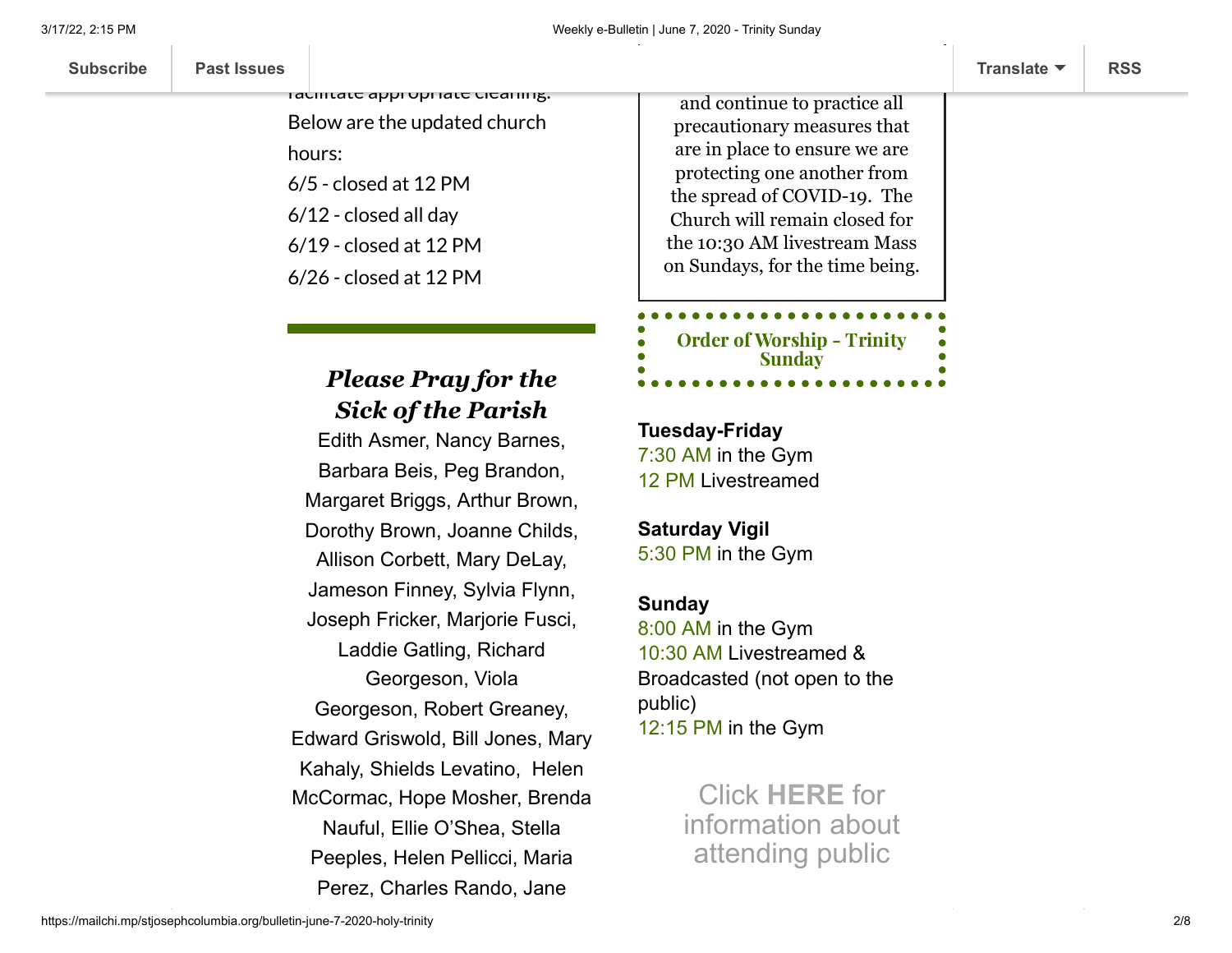Smith, Edna Soto, Shirley Stiglbauer, Betty Stork, Fred Stork, Catherine Grace Stirling, Davis Bryan Stirling, Mirtha Vallini

Rando, Brianne Rodriguez, Ann

Royal, Vic Schwartz, Andrea

Our live stream Masses can be found on our Facebook page and YouTube Channel: [https://www.facebook.com/stjosephcolum](https://www.facebook.com/stjosephcolumbia/) bia/ [https://www.youtube.com/c/StJosephCath](https://www.youtube.com/c/StJosephCatholicChurchColumbiaSC) olicChurchColumbiaSC Broadcasting on 90.9 FM

Joseph's

**Congratulations and Welcome to those candidates and catechumens who entered into full communion with the Catholic Church this weekend!**

> **ELECT (Catechumens)** Jason Liu Robert Allen Yoder

#### **CANDIDATES**

Louis Craig Fulmer Bradley McNeill Henry Madison Weston Henry James Robert Hepburn Lawrence S. Hope, Jr. Coleman McDaniel William Parker Osborne Stoker Tucker McLeod Woodham

#### **CONFIRMANDI** Adeline Baish Fellona

## **Mass Intentions for the Week**

Saturday, June 6 5:30 PM - Parishioners of St. Joseph

Sunday, June 7 8:00 AM - Mrs. Ewa Borysewicz + 10:30 AM - Mr. Frank Cabrera + 12:15 PM - Mrs. Anna Claire Laney +

Tuesday, June 9 7:30 AM - Mr. John Heiting + 12:00 PM - Mrs. Diane McDougall +

Wednesday, June 10 7:30 AM - Mr. Peter Mills Childress + 12:00 PM - Celebrant's Intention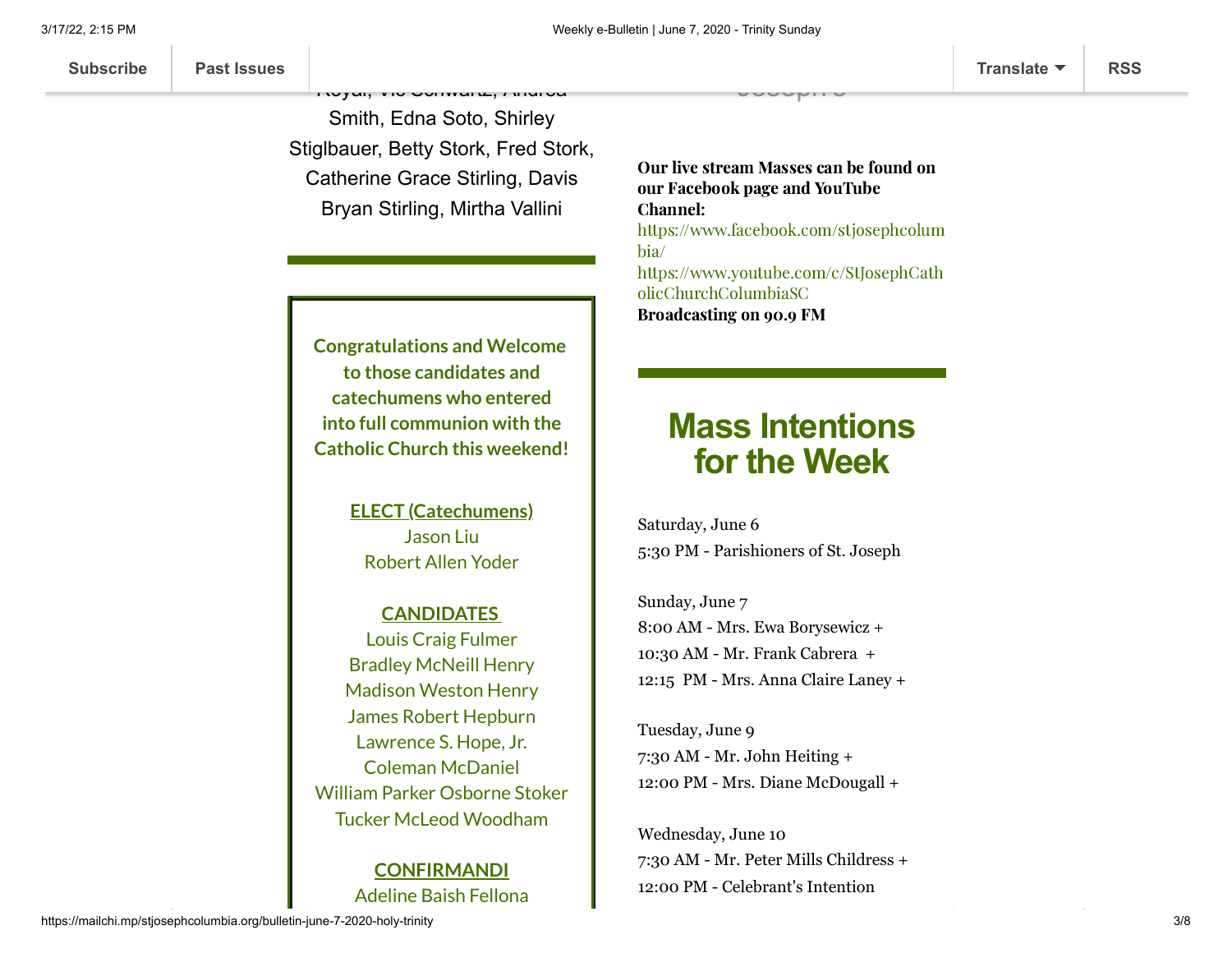Ella Joy Nelson

James Neil Mellen



**Click for Summer Schedule for St. Joseph's Youth [Ministry](https://mcusercontent.com/d4b93555728ca5d7a7e530541/files/bd0bf620-2cda-4681-9e48-eae4d9b0af5e/STJCYM_Summer_2020.pdf)**



7:30 AM - Mr. Ernest Nauful + 12:00 PM - Mr. Karol Chmura +

Friday, June 12 7:30 AM - Mr. Vincent Anthony Martin + 12:00 PM - Mr. Ernest Nauful +

Saturday, June 13 5:30 PM - The end to abortion

Sunday, June 14 8:00 AM - Parishioners of St. Joseph 10:30 AM - Rev. Marcin Zahuta + 12:15 PM - Nettie & Bill Cavanaugh +

**The flowers on the Main Altar** this weekend are in honor of Annabel Dannelly and Parker Lowrance who celebrated their marriage on June 5. **Congratulations Annabel and Parker!**

Opportunities to remember or

**[Register](https://mailchi.mp/65f1c4658b19/stjcym-greater) HERE**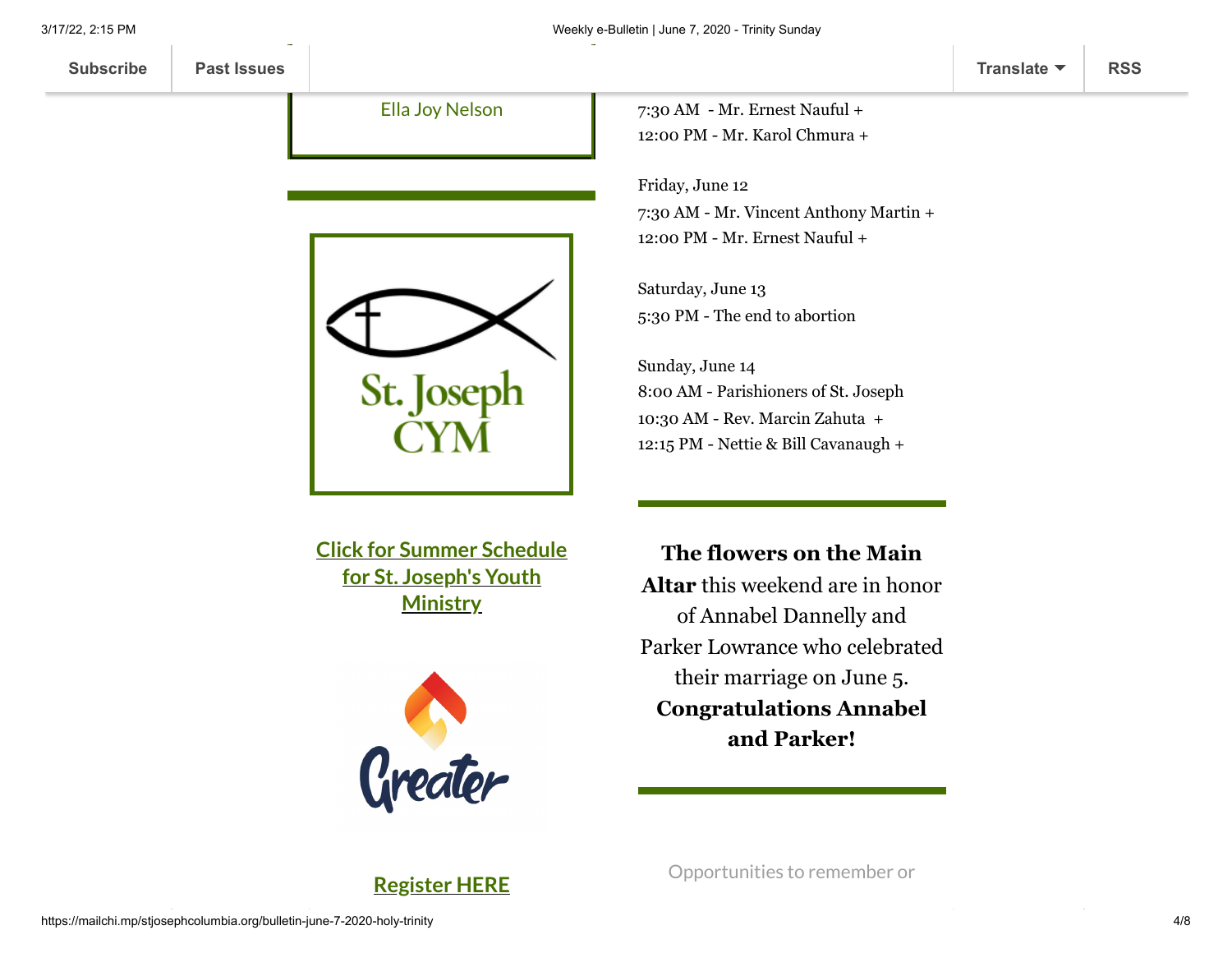

**[Summer](https://mailchi.mp/65f1c4658b19/stjcym-greater) Session One**

School's out for summer! A special thanks to everyone who contributed to a successful 2019- 2020 school year. We appreciate your thoughts, prayers, and generous support of our school. We look forward to greeting students again on Wednesday, August 19, 2020. Have a blessed summer!



#### **Virtual Open House:**

Engage with faculty, coaches, and students at one of our Virtual Open Houses - Thurs., June 11 at 7 PM or Tues., June 16 at 4:30 PM. See for

or flowers for our liturgies are available. For more information or to check on the availability of dates, please call Teresa Chmura at 803.254.7646 ext. 410.

occasions with Mass intentions

#### **Effective Monday, June 8 Updated Parish Office Hours**

Monday through Friday 8:30 AM - 4:30 PM open to the public

Parishioners and visitors entering the building must wear a mask for the safety of clergy, staff and themselves.

Parishioners and visitors are asked to follow the markings on the floor outside the entrance to the MAB building as well as once in the MAB building to ensure six feet of social distancing.

Parishioners and visitors are asked to not open the doors as the front receptionist will open the far left door electronically, allowing for individuals to enter without touching doors.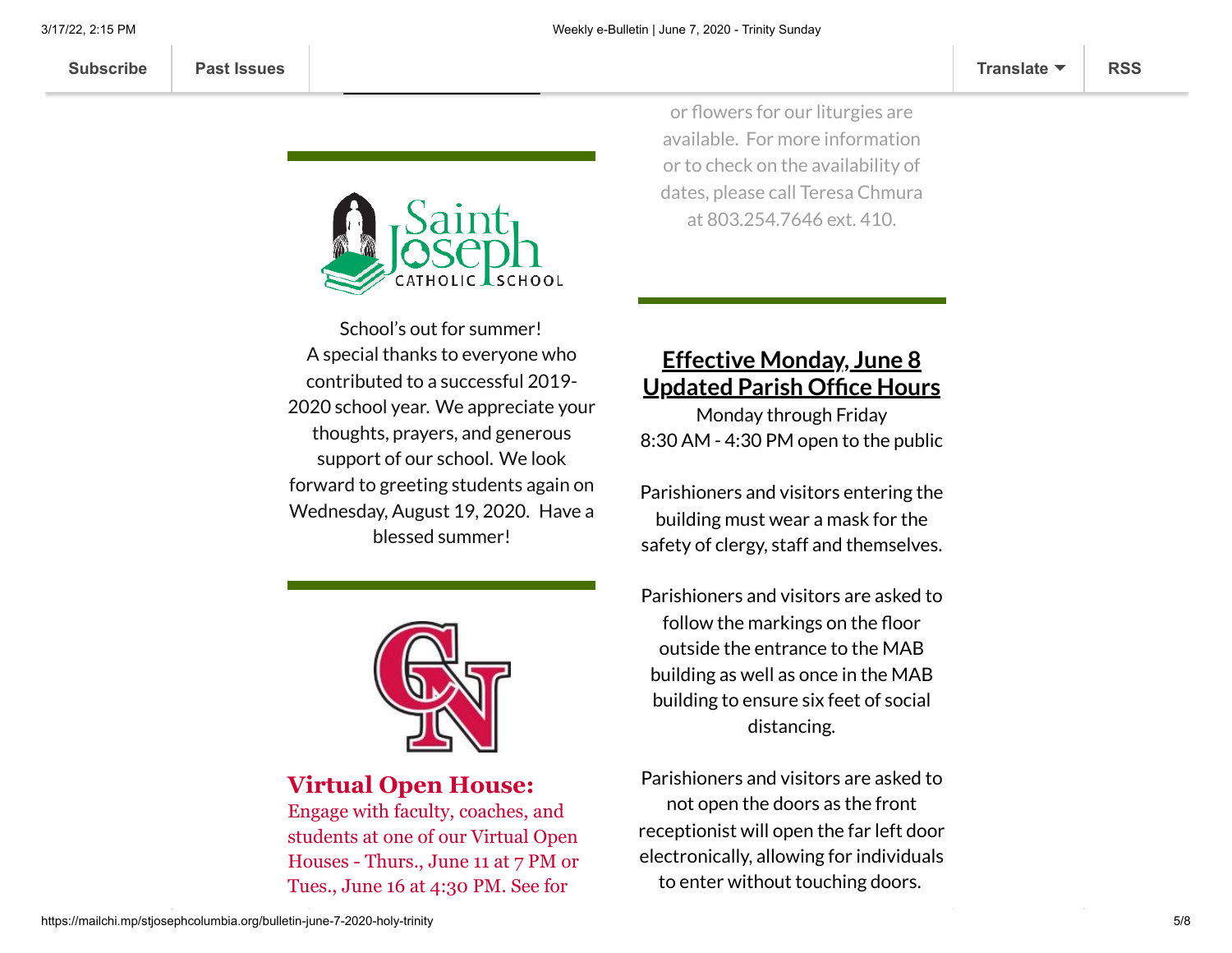**[Subscribe](http://eepurl.com/ded6Lz) [Past Issues](https://us9.campaign-archive.com/home/?u=7399f6b35c8ab775fb1714c3d&id=770b4a80d3) [Translate](javascript:;) [RSS](https://us9.campaign-archive.com/feed?u=7399f6b35c8ab775fb1714c3d&id=770b4a80d3)**

choosing Cardinal Newman now

more than ever.

#### **Summer Athletic Camps:**

yourself why more families are

*June Summer Athletic Camps have been cancelled. July camps are still planned for now.*

|  |  |  | Visit cnhs.org for details. |
|--|--|--|-----------------------------|
|  |  |  |                             |
|  |  |  |                             |

to sanitize their hands upon entrance. Hand sanitizer will be available for parishioners, but parishioners are asked to bring their own in addition. Parishioners are asked to utilize this extra measure of personal disinfecting.

All parishioners and visitors are asked

Parishioners and visitors are asked to have patience with these protocols as all our sacrifices as a parish, community, state and nation have been with a concerted effort to preserve life.

#### **FORMED PICK OF THE WEEK** SAINT ANTHONY The Miracle Worker of Padua Saint Anthony of Padua is known for his powerful preaching and miracles that won countless souls for Christ. This film beautifully portrays the power of his preaching, love for the poor/oppressed, and wonders of his miracles.

#### SIGN UP FOR FREE AT FORMED.ORG/SIGNUP

POWERED BY THE 2 ANGUSTINIUNSTRITE<sup>8</sup> --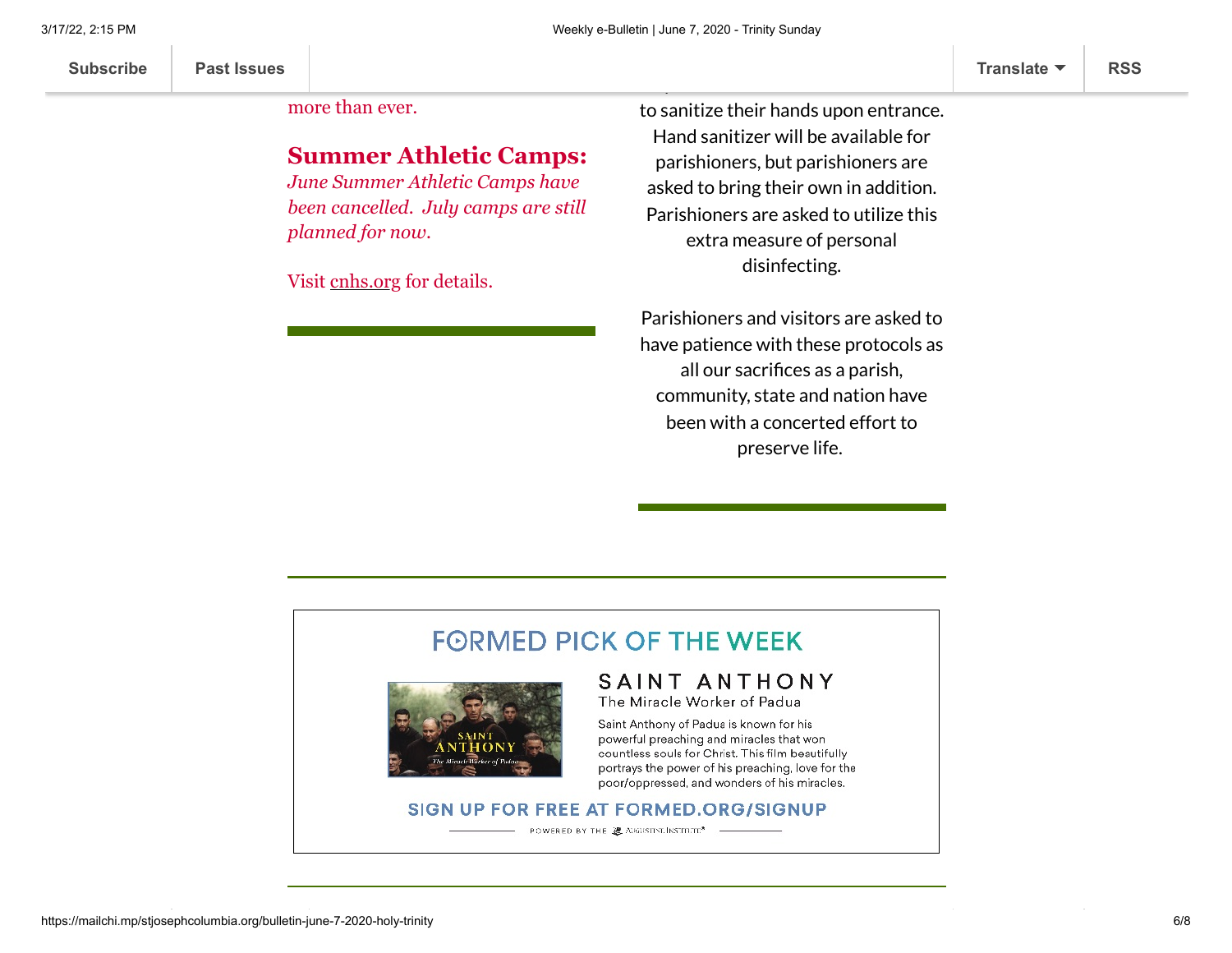# NOT liberal. Not conservative. Simply Catholic.

On Tuesday, June 9, South Carolinians will enter polling stations for primary elections across the state. We will vote for those who may hold political office in our state and Washington, D.C., for the next two years or longer.

As Catholics, we have the benefit of the Church's Magisterium endowed upon her by Christ, which assists us in understanding the natural, moral law as it relates to specific issues. We have an obligation as Catholics also to be correctly informed and educated by the Church's teaching so that we may vote with our consciences.

Below is the Simply Catholic voter guide for the faithful in our parishes, schools and ministries. Please remember to vote on **Tuesday, June 9, 2020**!

- View our **Simply [Catholic](http://r20.rs6.net/tn.jsp?f=001INvgsNffzq9SJLMLZhDdwifocm3gGvt8cqmal04qf5J-hZUqUITqwX9Juoupd9-mfcxDiYdevdGAB-BlxYxMZoP-19QE0CtvC9HQbNHQZ-v5qEg15Pfbn65KS7kJdLiNd6ypRuZlW1JXjiyPoMpgRhwxs4r8B-mrg1T8QQgO2jgptsJ90hhmklBji2X09z18nRG4FngL4PlZv9BeHbDb2_GYAyFA1up25CtAI9V-0lzi4tCfMYhflbGKWm5qVsww&c=8N37dgemmdOxwuTrF9-csg9Ephg-lNVV4j3AId8O_2OYEeigcqtyag==&ch=MVJtWLHgBdI7gZX4S4SD7BZHr5vkfIZg-OziJkD3xXkvuo2PI53rIA==)** voter guide.
- Click here to [find your](http://r20.rs6.net/tn.jsp?f=001INvgsNffzq9SJLMLZhDdwifocm3gGvt8cqmal04qf5J-hZUqUITqwWPc99cttP2Kxuxxtdo9cEPuRwC9LwrC0sk3_HdUjuwzZbRccbI9l86raMMVYvcT2nzotrMwXEO_DN1MOtpffwyqMyAZgxsxNRfA5nD0I1zYkLuyS5Yqh33bnLQ7UjOBQaE2fL2QqJZvrXUPqbghlSqfUEoqo-SryBR1doyPDdu2F5hzbVG8RG_Bcckfrf6nLuBU08-xbzUJCSrJz1NGvdSUOhPgNwfiFg==&c=8N37dgemmdOxwuTrF9-csg9Ephg-lNVV4j3AId8O_2OYEeigcqtyag==&ch=MVJtWLHgBdI7gZX4S4SD7BZHr5vkfIZg-OziJkD3xXkvuo2PI53rIA==) local polling station.
- Click here to view your [sample](http://r20.rs6.net/tn.jsp?f=001INvgsNffzq9SJLMLZhDdwifocm3gGvt8cqmal04qf5J-hZUqUITqwWPc99cttP2Kxuxxtdo9cEPuRwC9LwrC0sk3_HdUjuwzZbRccbI9l86raMMVYvcT2nzotrMwXEO_DN1MOtpffwyqMyAZgxsxNRfA5nD0I1zYkLuyS5Yqh33bnLQ7UjOBQaE2fL2QqJZvrXUPqbghlSqfUEoqo-SryBR1doyPDdu2F5hzbVG8RG_Bcckfrf6nLuBU08-xbzUJCSrJz1NGvdSUOhPgNwfiFg==&c=8N37dgemmdOxwuTrF9-csg9Ephg-lNVV4j3AId8O_2OYEeigcqtyag==&ch=MVJtWLHgBdI7gZX4S4SD7BZHr5vkfIZg-OziJkD3xXkvuo2PI53rIA==) ballot.

For more information, please contact Michael F. Acquilano, Secretariat of Communications and Public Affairs, at [macquilano@charlestondiocese.org](mailto:macquilano@charlestondiocese.org) or 843-261-0535.